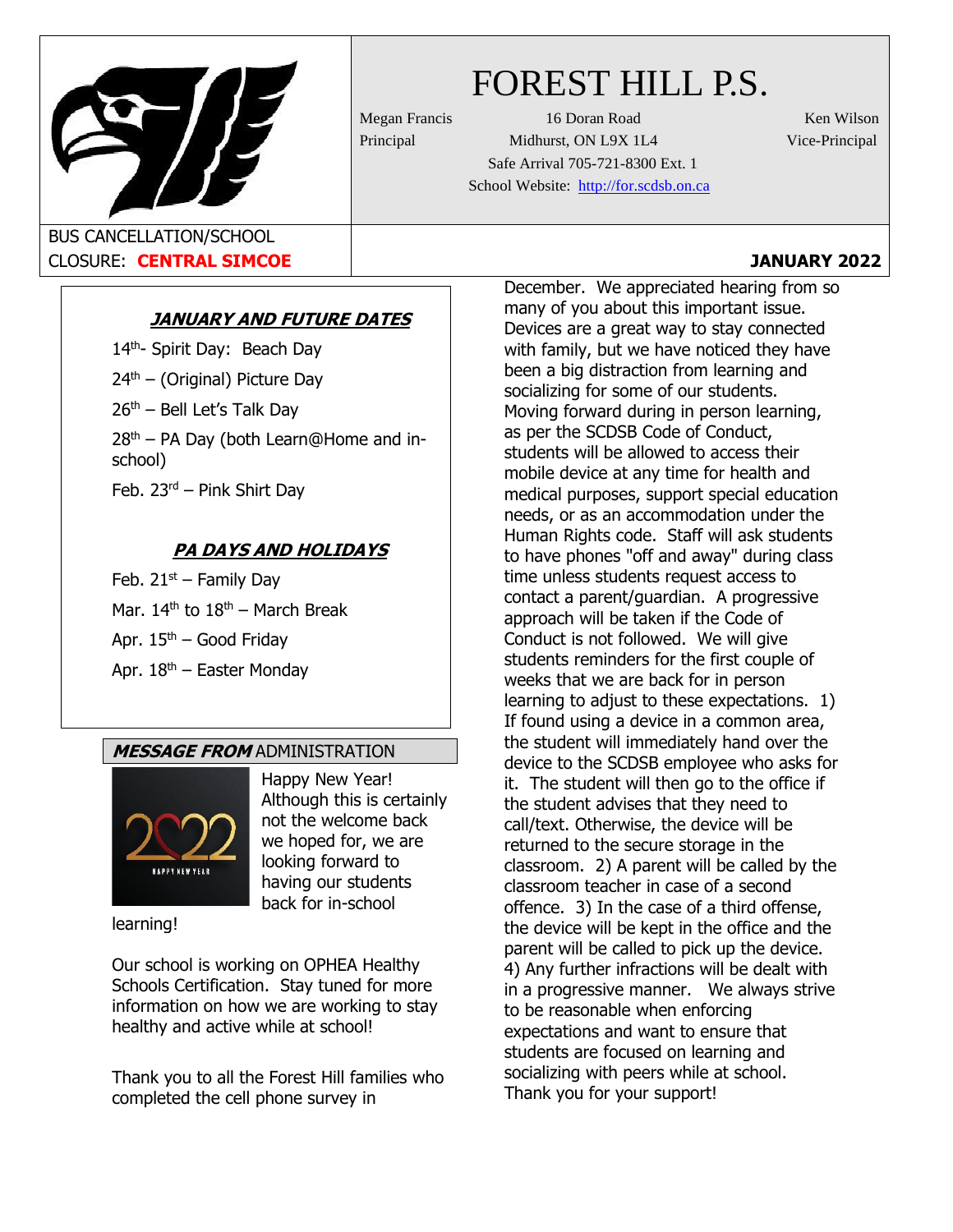## **CHARACTER ATTRIBUTE FOR THE MONTH OF JANUARY**

We behave in a sincere, trustworthy and truthful manner.



More information about character education can be found here:

[www.scdsb.on.ca/about/character\\_education.](http://www.scdsb.on.ca/about/character_education)

# **Communication to families regarding inclement weather days**

Please note that APM A3020 – Inclement Weather, 3.1.2 states that "parents/guardians are to be reminded, in writing at appropriate times (October and January) each school year, that it is their responsibility to decide whether or not it is safe for their child(ren) to leave for school under severe weather conditions."

## **Inclement weather and bus cancellation information reminder**

All information regarding cancelled buses in Simcoe County is posted on the Simcoe County Student Transportation Consortium (SCSTC)'s bus information website at [www.simcoecountyschoolbus.ca.](file://///adminvs01/diroff/Communications/Communications%20Department/School%20Newsletter%20Items/2020-2021/October/www.simcoecountyschoolbus.ca) Our school is in the **Central Simcoe** zone. When buses are cancelled, schools remain open for student learning, unless otherwise noted. School staff are expected to plan for such emergencies in order to transition students who are unable to attend due to inclement weather to their online platforms (Google Classroom and/or SCDSBhub [Brightspace by D2L]) and continue with academic programming. It is always a family decision whether or not it is safe for their child(ren) to leave for school under severe weather conditions.

The SCSTC and bus operators try to make the decision to cancel school buses before 6 a.m. and make every effort to post announcements before 7 a.m. Inclement weather cancellations are effective for the whole day and buses cancelled in the morning will not run at the end of the day. You can follow the SCSTC on Twitter [@SCSTC\\_SchoolBus](https://twitter.com/SCSTC_SchoolBus?ref_src=twsrc%5Egoogle%7Ctwcamp%5Eserp%7Ctwgr%5Eauthor) for bus cancellations and other information. You can also

subscribe to receive bus delay notifications here:

<https://scstc.ca/Subscriptions/Login.aspx>.

## **ATTENDANCE ON INCLEMENT WEATHER DAYS**

**Walkers** - If your student is a walker and will not be attending on an inclement weather day, please call the Safe Arrival line.

**Bus Students (OPTED OUT)** - If your students usually take the bus but have **opted out** of using bus transportation this year, please call Safe Arrival to notify us if your student will not be attending. This assists the office staff not having to manually phone you to follow up on the absence.

**Bus Students** - If your student utilizes bus transportation you DO NOT need to contact the school if your child is staying home on an inclement weather day. We will automatically assume that your student will be at home.

# **SAFE ARRIVAL**



**Please ensure that you call the safe arrival phone line (721-8300, press 1) if your student(s)** 

**is/are absent or will be late.** Make certain that you ring the doorbell to sign your child in/out with the office to ensure your child's whereabouts is communicated clearly!

Parents are asked to arrange appointments, transportation changes, and materials for drop off before school, as **classes will not be interrupted until the nutritional breaks at 10:50 & 1:10.** This is to protect instructional time. We appreciate your cooperation.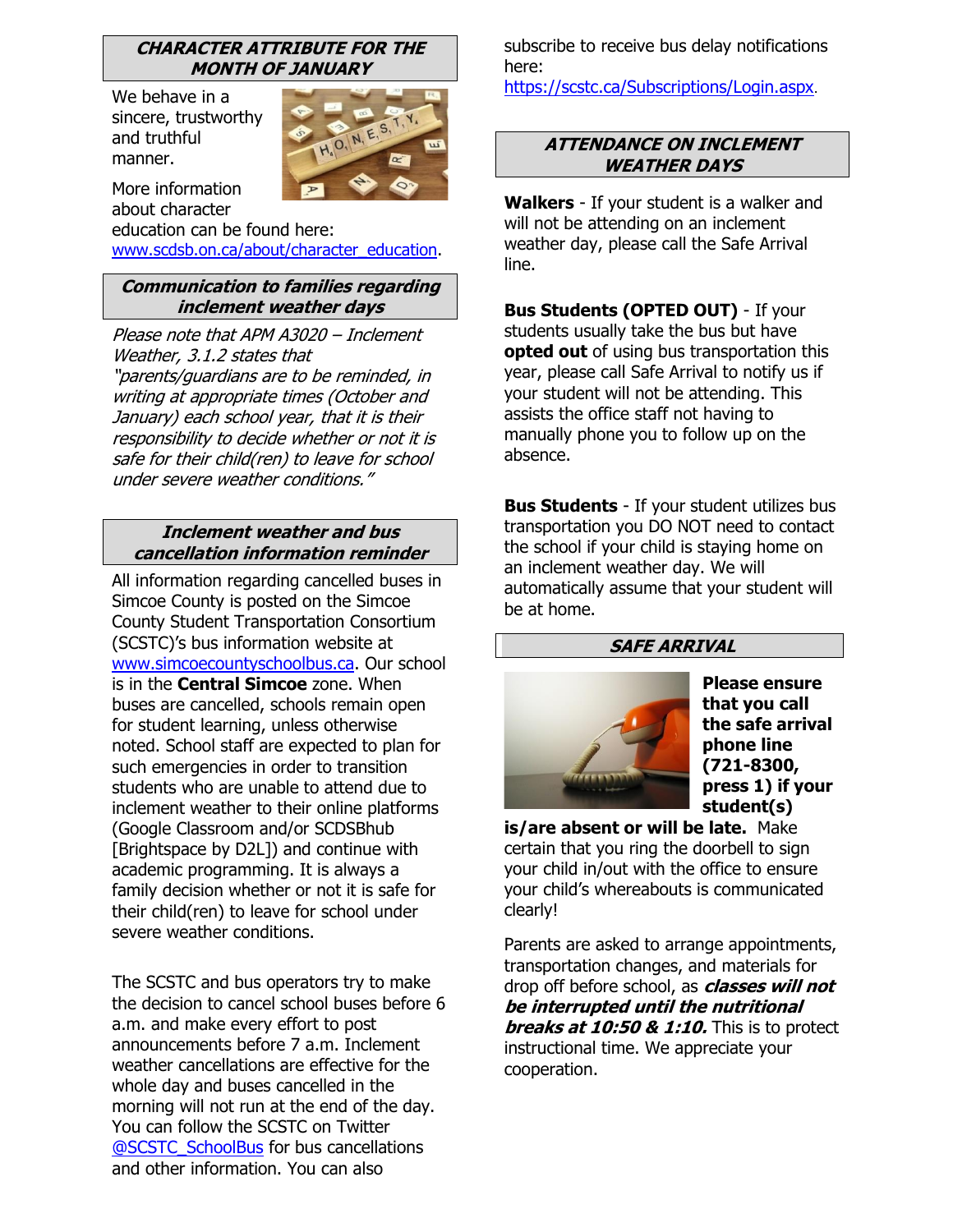#### **HONOURING COHORTS**

Please ensure if you are picking up your children from the Kiss N' Ride area, that you do not walk along the sidewalk across the



Unknown Author is front of the building. With snow and student movement, it bec[omes v](https://creativecommons.org/licenses/by-sa/3.0/)ery congested for loading buses. Walk along the side of the building, cross in front of the buses and use the new sidewalk. Alternatively, use the sidewalk at the edge of our Kiss N' Ride driveway. Please do not walk on the road where possible due to dangerous driving conditions.

Continue to honour that students are not to be on property prior to 8:55 AM and parents are not permitted to pick up FDK students until 3:20 PM.

## **COVID-19 SELF-ASSESSMENT**



All students and staff are required to complete the daily COVID-19 selfassessment prior to

entering SCDSB schools and buildings, using the provincial self-assessment tool. Students or staff with symptoms must stay home from school. To access the COVID-19 self-assessment tool, please visit [https://covid-19.ontario.ca/school](https://covid-19.ontario.ca/school-screening/)[screening/.](https://covid-19.ontario.ca/school-screening/)

## **Updates to the School Screening Tool for the 2021-22 School Year – International Travel**

Recently, the [COVID-19 school and child](https://can01.safelinks.protection.outlook.com/?url=https%3A%2F%2Fcovid-19.ontario.ca%2Fschool-screening%2F&data=04%7C01%7Cafarrell%40scdsb.on.ca%7Cf7af1515da514fb5da6808d99a358863%7C573d7e64d5434fd8b3da0c64adc4eb35%7C1%7C0%7C637710376967295545%7CUnknown%7CTWFpbGZsb3d8eyJWIjoiMC4wLjAwMDAiLCJQIjoiV2luMzIiLCJBTiI6Ik1haWwiLCJXVCI6Mn0%3D%7C1000&sdata=0%2Fcpi7wGQBdSYOhcYDF4Kq%2FUsjD4Cn4Ie%2BSKwOc826E%3D&reserved=0)  [care screening tool](https://can01.safelinks.protection.outlook.com/?url=https%3A%2F%2Fcovid-19.ontario.ca%2Fschool-screening%2F&data=04%7C01%7Cafarrell%40scdsb.on.ca%7Cf7af1515da514fb5da6808d99a358863%7C573d7e64d5434fd8b3da0c64adc4eb35%7C1%7C0%7C637710376967295545%7CUnknown%7CTWFpbGZsb3d8eyJWIjoiMC4wLjAwMDAiLCJQIjoiV2luMzIiLCJBTiI6Ik1haWwiLCJXVCI6Mn0%3D%7C1000&sdata=0%2Fcpi7wGQBdSYOhcYDF4Kq%2FUsjD4Cn4Ie%2BSKwOc826E%3D&reserved=0) was updated to reflect the return to school requirements for students who are returning from international travel. Individuals who are unvaccinated and returning from international travel may not attend school or child care for 14 days upon their return. For further clarity, while unvaccinated children and those under the age of 12 are exempt from federal quarantine if they travelled with a fully vaccinated companion, they may not attend school or child care for 14 days upon their return. Individuals with all other quarantine exemptions (e.g. travelling for cross-border custody

arrangements, travelling for medical treatment) may continue to attend school or child care.

#### **Kindergarten registration for September 2022 is open!**

Kindergarten is the beginning of a wonderful journey of learning and we want your child to begin their journey in a SCDSB school! Do you have a child who is turning four in 2022? If so, we invite you to register your child for kindergarten. To register online or for more information visit[:](http://www.scdsb.on.ca/elementary/planning_for_school/kindergarten)

www.scdsb.on.ca/elementary/planning\_for [school/kindergarten](http://www.scdsb.on.ca/elementary/planning_for_school/kindergarten).

## **Join us! A learning series for parents/guardians**

Mental health and well-being continues to be a key strategic priority within the SCDSB. We are pleased to announce a new three-year partnership with Pine River Institute (PRI). The Centre for Family Initiatives at Pine River Institute (CFI@PRI) will provide several multi-part learning series focused on student mental health and well-being to SCDSB families, staff and within the SCDSB's broader school communities.

There are three upcoming webinars in the learning series specifically planned for parents and guardians during this school year.

 Jan. 25, 2022Understanding and Managing Screen Time

March 29, 2022 Connection and Empathy in Response to Behaviour May 19, 2022Understanding Addiction and Addictive Behaviours

We hope you save these dates in your calendar and join us for these learning opportunities. For more information and to register, please visit the mental health and well-being page on the SCDSB website: [https://bit.ly/3jGaC74.](https://can01.safelinks.protection.outlook.com/?url=https%3A%2F%2Fbit.ly%2F3jGaC74&data=04%7C01%7Cafarrell%40scdsb.on.ca%7Cec4ecedd6fe14e8d9f3708d999468884%7C573d7e64d5434fd8b3da0c64adc4eb35%7C1%7C0%7C637709350472482142%7CUnknown%7CTWFpbGZsb3d8eyJWIjoiMC4wLjAwMDAiLCJQIjoiV2luMzIiLCJBTiI6Ik1haWwiLCJXVCI6Mn0%3D%7C1000&sdata=gRQeln4fMgkvZPyGjrguRKa5cqk6yDqM%2B67RPLY4MMU%3D&reserved=0)

Pine River Institute is a live-in treatment centre and outdoor leadership experience for youth aged 13 to 19 struggling with addictive behaviours and often other mental health issues. Combining therapy with a fully-accredited education program, PRI reinforces the healthy life skills required for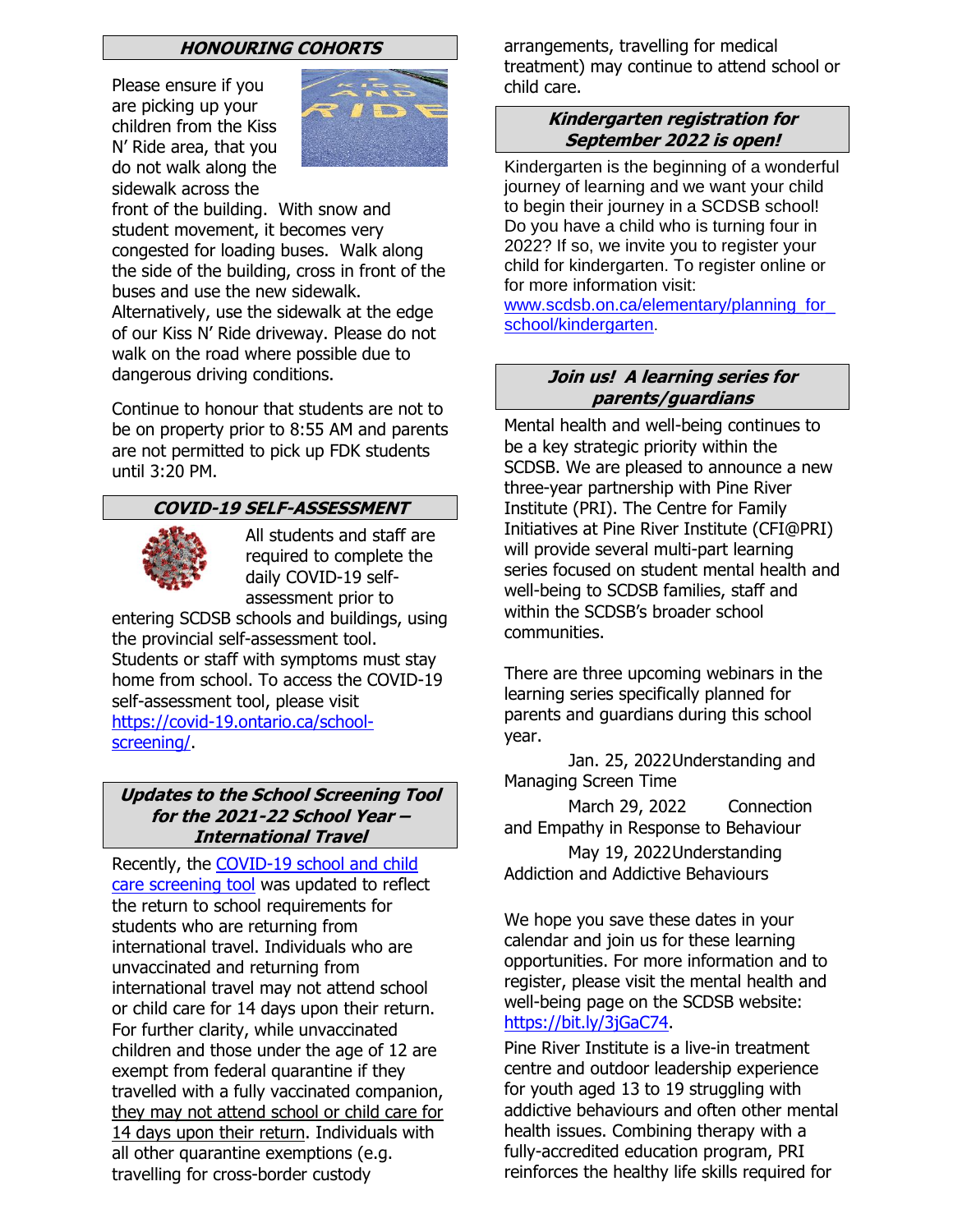a successful future. CFI@PRI extends PRI's knowledge, experience and evidenceinformed treatment approach to families and care providers in the community to support youth mental wellness and prevent the need for more intensive interventions. Learn more about PRI by visiting their website at [www.pineriverinstitute.com](http://www.pineriverinstitute.com/)

#### **ANOTHER REMINDER TO PLEASE LABEL ALL CHILD'S BELONGINGS**



We have an excessive amount of found clothing! Labeling your child's items is more important than ever right now. Mabel's labels can help us out with this. They make fun, functional and durable labels for all of your kids items. To

order labels go to their website [https://mabelslabels.ca/en\\_CA/fundraising/s](https://mabelslabels.ca/en_CA/fundraising/support/) [upport/#.](https://mabelslabels.ca/en_CA/fundraising/support/) Please label everything your child brings to school. This includes backpacks, lunchboxes, and all clothing including jackets, boots, hats, etc.

**It is important to note that due to Covid and safety, we do not have a Lost and Found that students can go through so we rely on the label found on items to give back to the child.**

## **FlipGive**

Many of you are already familiar with this popular Canadian company, but for those that are not, FlipGive is an easy-to-use cashback fundraiser that lets you earn funds

for the school on everyday purchases like gas, groceries, coffee, and meals out.

Join -> Shop -> Earn It's that simple. Funds are earned on both online and instore purchases from hundreds of top brands like Walmart, Loblaws, Amazon, Sport Chek, Esso, Starbucks, Tim Hortons, and many more. HOW TO JOIN: Download the FlipGive app from the Apple or Google store or join online: www.flipgive.ca/join Enter our "team" join code: 7NYYFR HOW TO EARN: Use the FlipGive app or online site to make all your online purchases, and the school (team) will earn a % of what you are spending. There's even a handy browser extension so you don't forget to go through FlipGive when shopping online! Download it here: https://www.flipgive.com/max

Want to shop or dine in-person? You can earn there too but purchasing gift cards ahead of time or right at the time of purchase to be used instantly. INVITE OTHERS: FlipGive allows others to join our "team" (school) and counts their everyday purchases towards our fundraising total. Simply as them to download the app or join online using code: 7NYYFR. Great chance for family & friends to help your student! MORE INFORMATION: FAQ (insert FlipGive FAQ) How to Buy Gift Cards (video: https://youtu.be/Qt5NSdGAtFI) How to Shop Online (video:

https://youtu.be/5F6K5-HUOzo) Need more help? Contact Forest Hill Parent Council member, Jenna Hunter by email: fhpsflipgive@gmail.com. As a reminder all funds raised are utilized by the Parent Council to support our students and teachers. Thank you in advance for supporting our school community, The Forest Hill Public School Parent Council Fundraising Committee